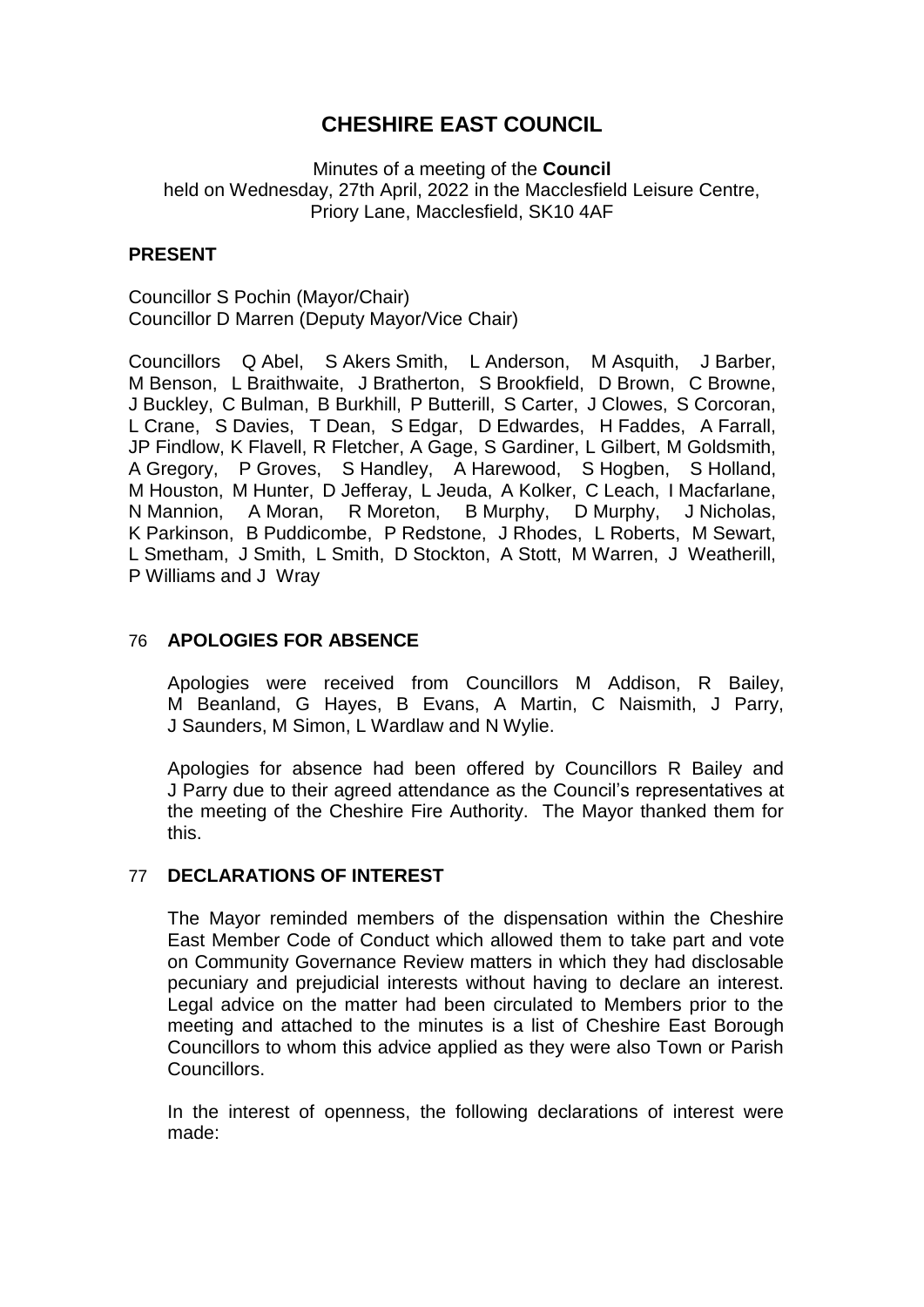Councillor S Carter declared he was an unpaid director of The Green in the Corner, a community interest company, which had been a recipient of the covid emergency grants referenced in the report for Item 10.

Councillor S Akers Smith declared she was the cycling and walking champion and had been working with town and parish councils to look at connectivity around the borough.

# 78 **MINUTES OF PREVIOUS MEETING**

# **RESOLVED:**

That the minutes of the meeting held on 24 February 2022 be approved as a correct record.

# 79 **MAYOR'S ANNOUNCEMENTS**

The Mayor, in summary

- 1 reported that on 11 March 2022 she had organised a vigil in Crewe, on behalf of the Council to show solidarity with the people of Ukraine. The Mayor thanked all those who had attended.
- 2 reported that 62 Ukraine refugees were now living with sponsors in Cheshire East and that a further 316 had applied for visas. A total of 130 sponsors had registered to offer a place in their homes to the refugees. The Council was putting together welcome packs, carrying out safeguarding checks to ensure accommodation was appropriate, and liaising with schools to make available school places, and with the NHS for health referrals. The Fire Service had been installing free fire alarms, where necessary, in the sponsors' accommodation, and voluntary groups had been collecting donations.
- 3 referred to the bid for the Great British Railways HQ to be in Crewe, for which the shortlist would be announced in May, and reported that the Council had launched a media campaign and encouraged all to register their support by visiting the website [http://www.gbrcrewe.co.uk](http://www.gbrcrewe.co.uk/) and use the hashtag #HeartOfRail on social media.

## 80 **PUBLIC SPEAKING TIME/OPEN SESSION**

Councillor Ken Edwards, on behalf of Bollington Town Council and Bollington Civic Society, expressed his disappointment that the Community Governance Review report did not recommend the Town Council's proposal that the boundary between Bollington and Rainow be amended to include the settlement at Ingersley Vale within Bollington. He asked that the matter be reviewed as part of the next Cheshire East ward boundary review.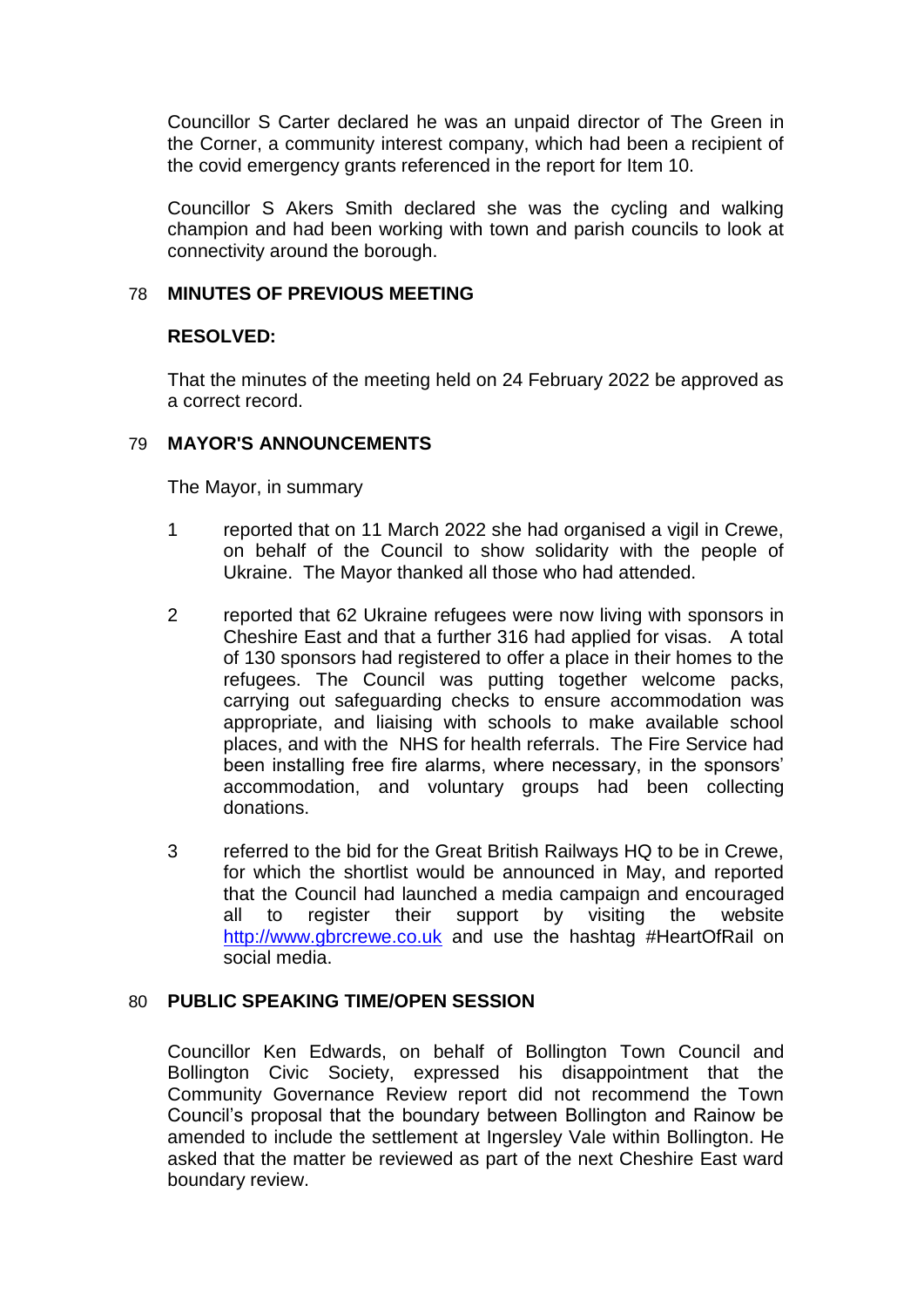Councillor Vic Brown, on behalf of Hulme Walfield and Somerford Booths Parish Council spoke in support of the proposals for Hulme Walfield and Somerford Booths joint parish and stated that the recommendations contained a clear and well justified community case for the retention of the present arrangements at least until the completion of the planned development of around 1000 houses over the next 5-7 years.

Councillor Linda Buchanan, on behalf of Shavington-cum-Gresty Parish Council, spoke in support of the recommendations proposed by the community governance review as it reflected the identity of the parish and community. She thanked all those who had been involved in the community governance review for listening to local residents.

Councillor Andy Lindsay, Chair of Brereton Parish Council, expressed his council's support for the proposals for Brereton, including the retention of Bluebell Green and Dunkirk Farm within the parish of Brereton.

Councillor Geoff Bell, Chair of Somerford Parish Council, expressed his council's support for the recommendations of the community governance review. The parish council had had sight of the proposals from Congleton Town Council that the boundary should be reconsidered and were opposed to this as no consultation had been carried out with residents in the parish on these proposals.

David McGifford, Chief Officer of Congleton Town Council, expressed the Town Council's view that the Town's boundary should be extended to the new link road, in line with the Local Plan Settlement Boundary and Congleton Link Road Business Plan, and asked that the Council revert back to the proposals in the draft governance consultation plan.

Councillor Brian Bath, on behalf of Holmes Chapel Parish Council, stated that the parish council had publicly expressed their shock and dismay on the recommendations of the community governance review. He stated that there had been no discussion or debate on the issues raised. He felt that it was unacceptable that the majority of consultation had been done on-line and had not received formal responses or allowed opportunity for constructive debate with officers from Cheshire East Council. He stated that the boundary of Holmes Chapel should include the adjoining new residential developments. He asked that the Council reject the recommendations and request an independent review of all the facts.

## 81 **RECOMMENDATIONS FROM CORPORATE POLICY COMMITTEE: COMMUNITY GOVERNANCE REVIEW OF TOWN AND PARISH COUNCIL GOVERNANCE**

Consideration was given to the report on the Community Governance Review of Town and Parish Council Governance, which had been considered by the Community Governance Review Sub Committee on 4 April 2022 and the Corporate Policy Committee on 14 April 2022.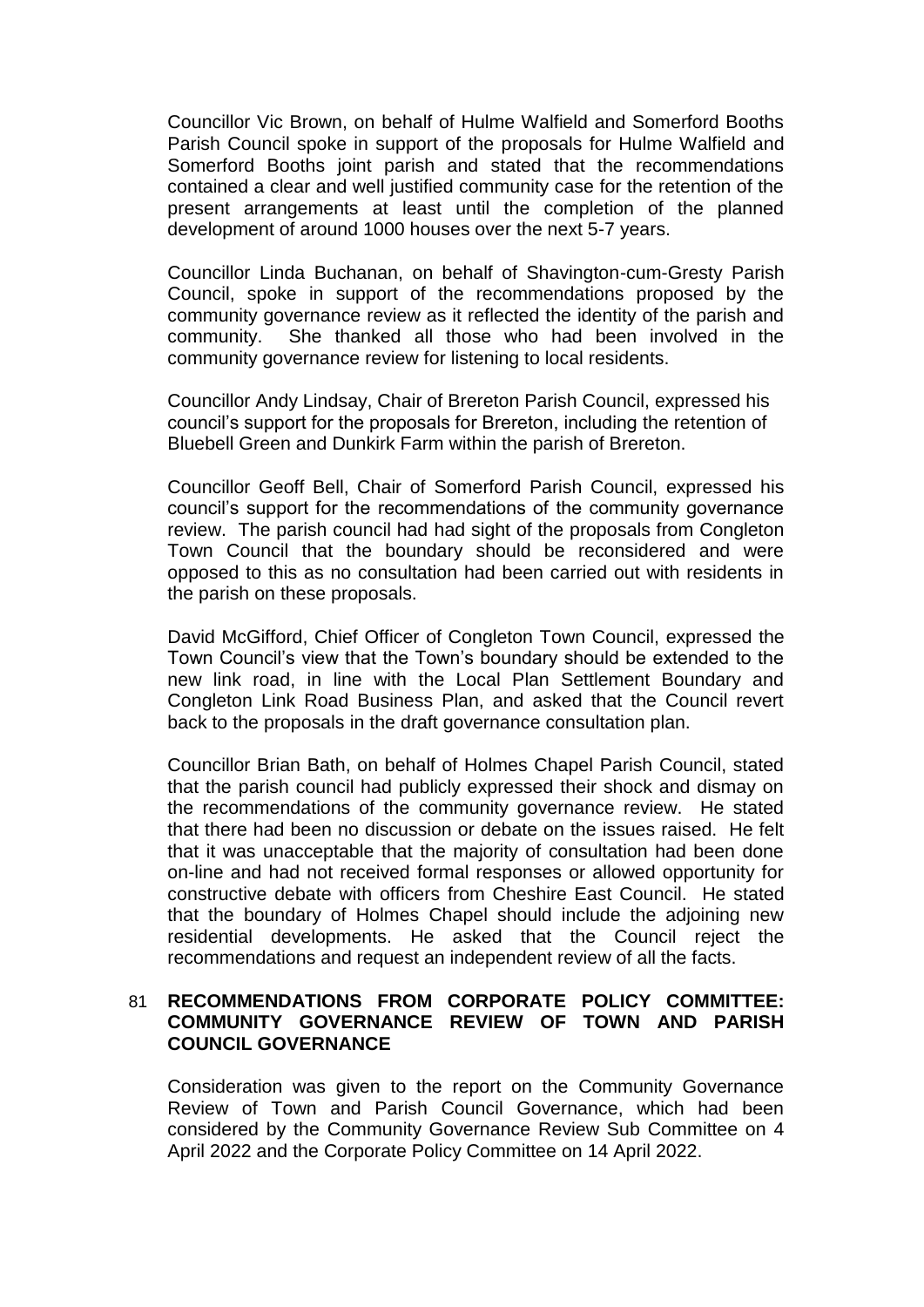The recommendations from the Corporate Policy Committee were moved and seconded and, during consideration of the matter, a motion without notice was proposed and seconded:-

*"That where a speaker has spoken at the Community Governance Review Sub Committee, Corporate Policy Committee or Council in opposition to the proposals in the agenda pack, these be referred back to the Community Governance Review Sub Committee for further consideration."*

The Mayor adjourned the meeting for five minutes to allow consideration of the matter by the Monitoring Officer.

Following the adjournment, the Monitoring Officer confirmed that this was a valid motion to refer the matter to the sub-committee.

The Monitoring Officer advised that if the matter was referred back to the Community Governance Review Sub Committee it would have impact on the debate at the Council meeting. The whole review would have to be adjourned as the matter had to be concluded as a whole and not in separate parts. The matter would then have to come back to a future Council meeting and the delay could have consequential impact on things such as council tax, voters' registration and the elections in 2023.

The motion without notice was debated and put to the vote and declared lost.

An amendment was moved and seconded:-

*"Congleton Town boundary to revert back to the boundary changes that were proposed in the draft Community Governance Review Plan that was consulted upon in October 2021. The original plan was to extend the Congleton Town Boundary to the new Congleton Link Road which would incorporate the new housing and business development which are natural extensions to the Current town boundary."*

The amendment was debated and then put to the vote and declared lost.

Council then considered the substantive motion to approve the recommendations of the Corporate Policy Committee.

## **RESOLVED:**

That Council resolve that the recommendations made in the review of Community Governance, contained in Appendices 1, 2 and 3 to the report, will ensure that

A. the proposed community governance arrangements reflect the identities and interests of the community in the Borough of Cheshire East; and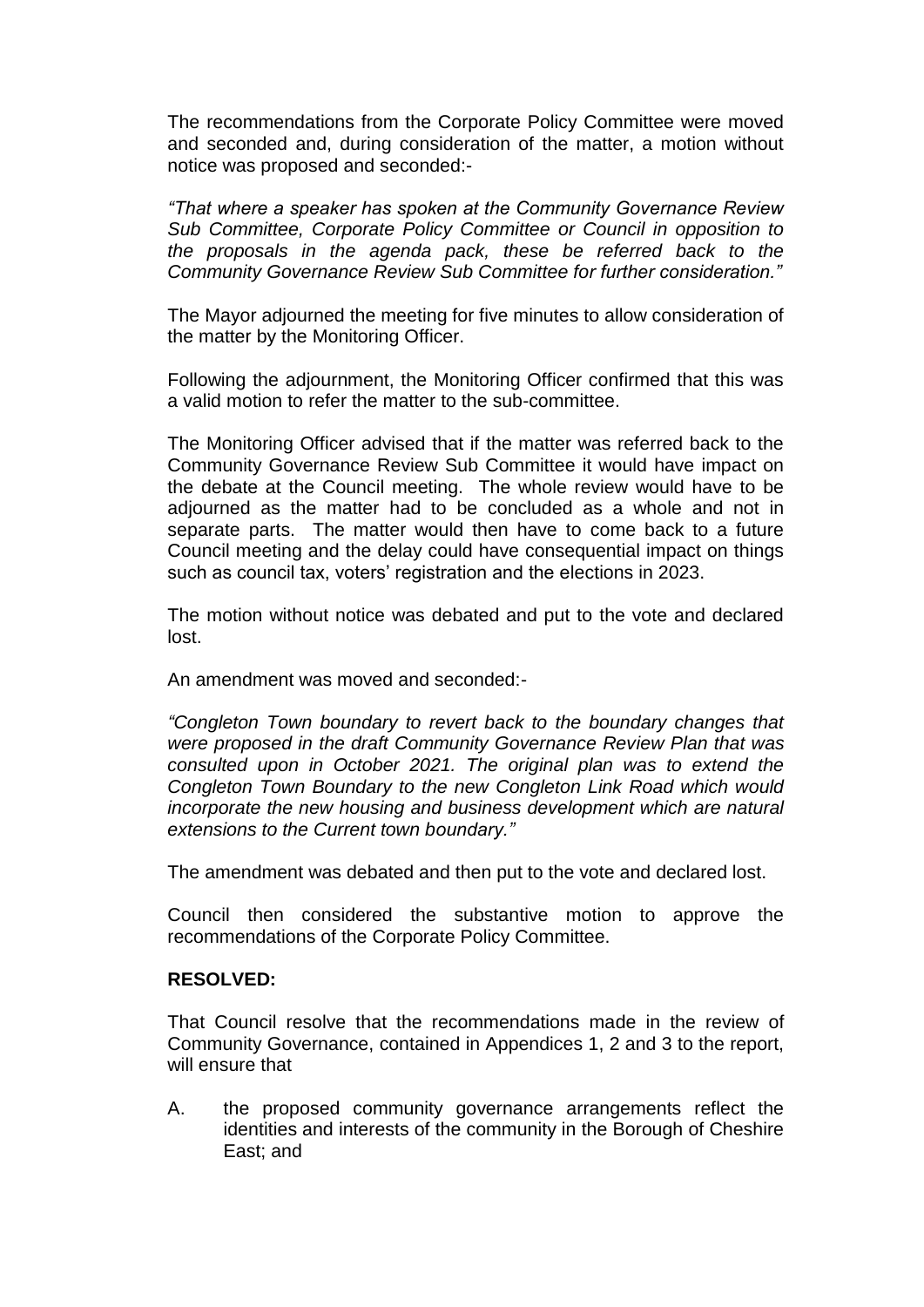B. the proposed community governance arrangements are effective and convenient

and that Council resolve, by order, to give effect to the recommendations.

# 82 **RECOMMENDATIONS FROM CORPORATE POLICY COMMITTEE: FIRST ANNUAL REVIEW OF THE COMMITTEE SYSTEM**

Consideration was given to the recommendations of the Corporate Policy Committee, which had met on 14 April 2021, in relation to the First Annual Review of the Committee System.

## **RESOLVED:** That Council

- 1 note the comparative data and successful operation of the committee system to date, as set out in Appendix 1 to the report.
- 2 agree the revisions to the Constitution, as set out in Appendices 2 to 4 to the report.
- 3 agree the future work to be undertaken, as set out in Part 3 of the report.
- 4 require a further review annual review report be made to the meeting scheduled to be held in July 2023.

## 83 **RECOMMENDATIONS FROM CORPORATE POLICY COMMITTEE: PROGRESS ON GOVERNANCE FOR THE INTEGRATED CARE SYSTEM**

Consideration was given to the recommendations from the Corporate Policy Committee in relation to the governance for the Integrated Care System.

It was proposed that under Section 75 of the Health and Care Act 2006 a committee be established, with the NHS Cheshire Clinical Commissioning Group, from 1 April 2022 to oversee and manage the Section 75 Better Care Fund Agreement and Plan.

The Integrated Care System arrangements continued to be developed and a number of issues were still to be resolved. It was important for the Council to monitor and review emerging details of governance arrangements, particularly those that related to scrutiny, which would be undertaken by the Adults and Health Committee and the Scrutiny Committee.These arrangements needed to be considered carefully by Members, including those on the Constitution Working Group, and by full Council in order to ensure that the Constitution was updated. This needed to be a responsive process and could not wait until the next annual review of the committee system in July 2023.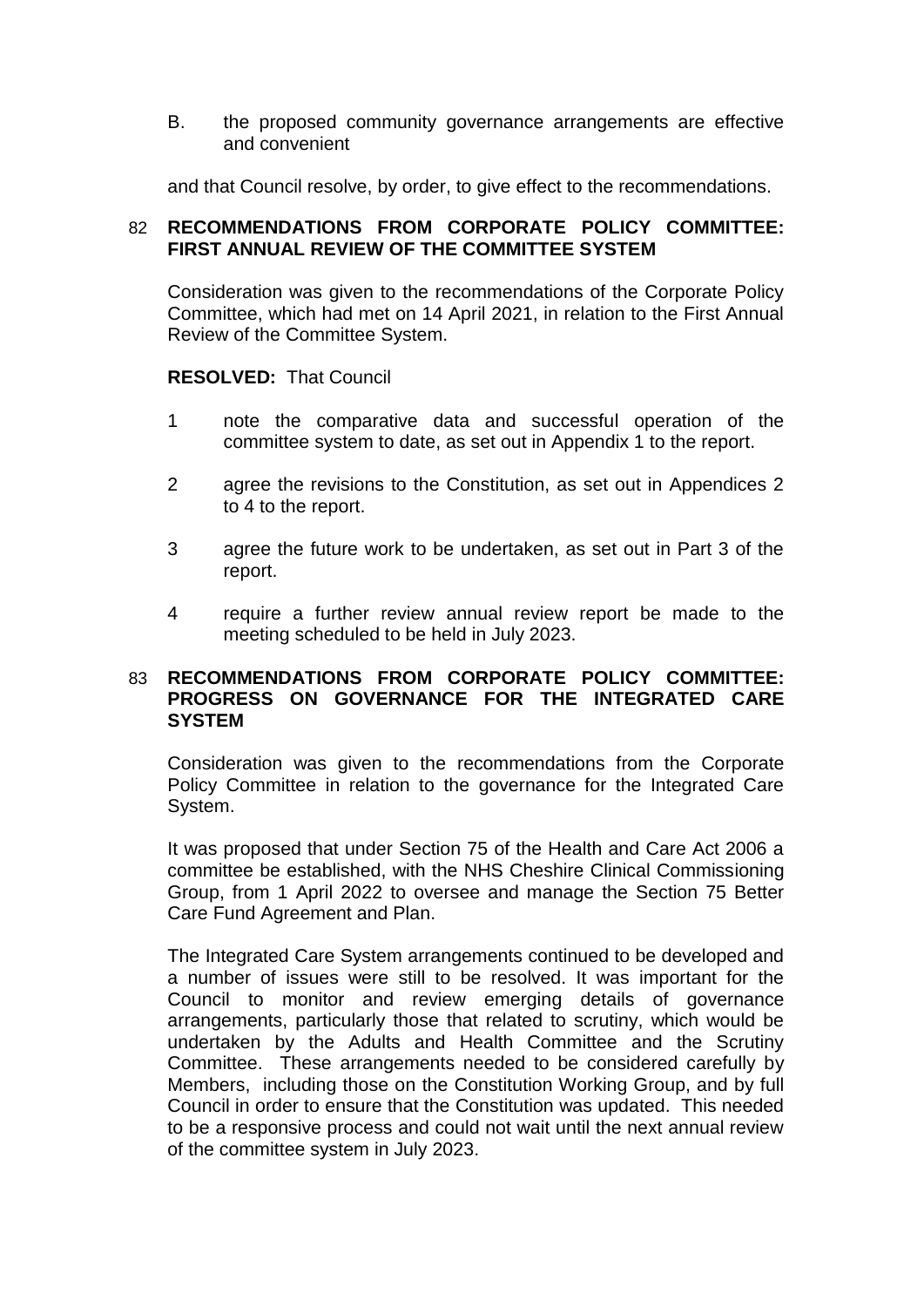#### **RESOLVED:** That Council

- 1 establish with NHS Cheshire Clinical Commissioning Group, a Committee under Section 75 of the Health and Care Act 2006 from 1 April 2022, as set out in Section 13 of the report, to oversee and manage the Section 75 Better Care Fund Agreement and Plan.
- 2 delegate authority to the Executive Director Adults, Health and Integration, in consultation with the Director of Governance and Compliance, to agree and finalise the Terms of Reference of the Section 75 Committee.
- 3 appoint the Executive Director Adults, Health and Integration (or their nominated representative) to the S75 Committee.
- 4 delegate authority to making any consequential amendments to the Constitution to the Director of Governance and Compliance.

# 84 **RECOMMENDATIONS FROM AUDIT AND GOVERNANCE COMMITTEE: APPOINTMENTS**

The Audit and Governance Committee, at its meeting on 10 March 2022, had considered a report on the appointment of co-opted independent members to the Committee, and had recommended that Council appoint Mr Ron Jones as an independent member to the Audit and Governance Committee for a period of 4 years and appoint Ms Margaret Rathbone and Ms Margaret Smith to service as Independent Persons under the Localism Act 2011 for a period of 4 years.

#### **RESOLVED:** That

- 1 Mr Ron Jones be appointed as an independent member to the Audit and Governance Committee for a period of 4 years.
- 2 Ms Margaret Rathbone and Ms Margaret Smith be appointed to serve as Independent Persons under the Localism Act for a period of 4 years.

## 85 **RECOMMENDATION FROM FINANCE SUB COMMITTEE: ALIGNING THE MEDIUM-TERM FINANCIAL STRATEGY TO THE COMMITTEE STRUCTURE**

The Finance Sub Committee, at its meeting on 2 March 2022, had considered a report on the allocation of the approved budget to each of the service committees, and had made recommendations to full Council to approve supplementary revenue estimates over £1,000,000 which related to the Household Support Fund and the Business Rate Compensation Grant, as detailed in Appendix B Table C to the report,